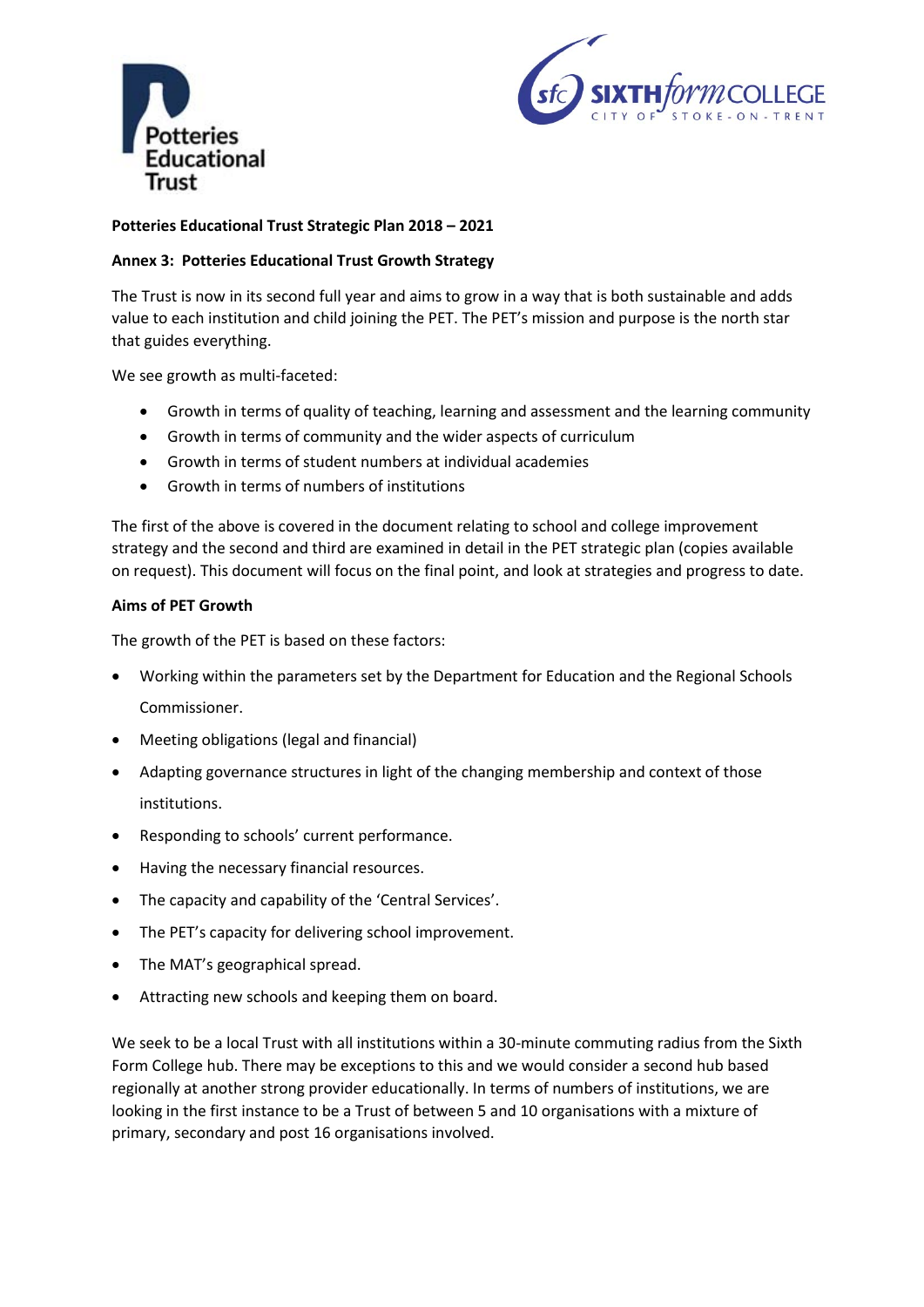



The concept of *subsidiarity* is important to the PET – the idea that individual academies are the local centres of expertise, with local priorities and delegated freedoms to function in such a way as to meet their local needs, within the over-arching oversight and support/challenge of the Trust.

Institutions are empowered by the Trust to make the most effective decisions for the students as close to the students as possible.



# **Strategic model**

### **Progress to Date**

A series of conversations, learning visits and business breakfast meetings involving the CEO and Headteacher of Biddulph High School have, or are about to, take place with around 10 secondary and primary schools in the area – chiefly focusing on the Moorlands secondary schools (all of whom are big feeder schools for the college) and their feeder institutions. Additionally, we are looking to bring in to the PET local primaries in near proximity to the University Quarter, whose students typically progress to the college's main feeder school.

All have been positive but as yet we haven't progressed with any school to the next phase. Nevertheless, the three most recent engagements have reached the full governing body stage and it is hoped that these three schools will seek to join as Associate Members in the very near future.

### **Next Steps**

*There is a principle at stake here, which is to only grow at such a rate as the PET has the capacity to integrate and bring about significant positive change. Measured growth also allows for further*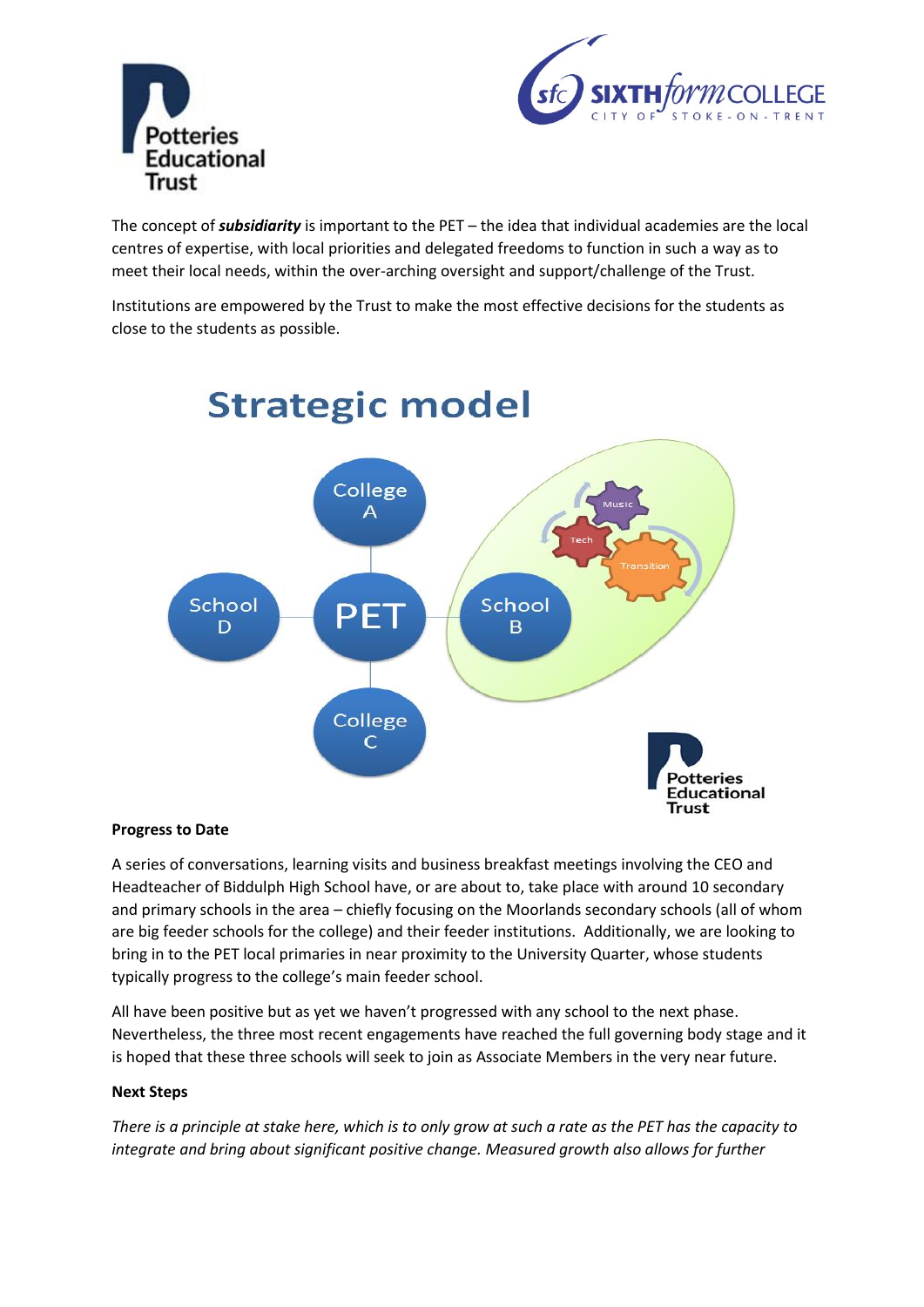



*evolution of the processes and systems of the Trust, with each school bringing its own unique character and expertise to the PET.*

Growth will focus on three main areas:

- Continued engagement with schools we have had conversations with, including invitations to PET training events, opportunities to staff share or indeed other resources sharing, and indeed any other opportunities to demonstrate the value and expertise within the PET, and the benefits of joining with us.
- Meetings with new schools as the opportunities arise and partly through discussions with the Regional Schools Commissioner and the local authority. We would seek however for this option to occur potentially after a couple of years to allow integration of new schools into the Trust first.
- The possibility of free school applications this could include 16-18 mainstream schools, but also 16-19 free schools to replicate the success of the Sixth Form College and Biddulph High School sixth form in areas of lower educational standards and where there is a need for places – this is a longer term part of the strategy and only to be used once the Trust has a higher capacity to carry out such a task.

The first strategy above has been the main focus of energy thus far, but we will examine the next two more deeply and look at ways we can engage with each one going forward. The first strategy of engagement is a lengthy process that involves time and relationship building but we believe will be successful in the long-term. In addition to what is suggested above we will look to a range of ways to engage these schools including:

- Joint CPD
- Staff and curriculum resource sharing
- Invitations to joint tendering opportunities
- Involvement in master classes and mentoring opportunities
- Invitation to participate in curriculum activity, high achievers events etc.
- By offering educational opportunities to students within the North Staffordshire area and in doing so ignoring the political city / county border that discriminates based on postcode.

All of the above will be designed to be tasters at a smaller scale, but to give a flavour of what is on offer at the PET. We will also offer the unique option of Associate Membership of the PET in the first instance to new joiners, allowing an 18-month trial approach to potential Trust members. This will help to minimise the risk to both school and Trust and is a model that has been espoused by the former chief schools commissioner Sir David Carter.

Regarding engagement with other schools, we will endeavour to meet with both the RSC and the LA to discuss what we can offer as solutions to local problems. We believe the PET has a lot to bring to school improvement and good governance and wish to be active in doing so within the locality.

### *Longer Term Option for growth:*